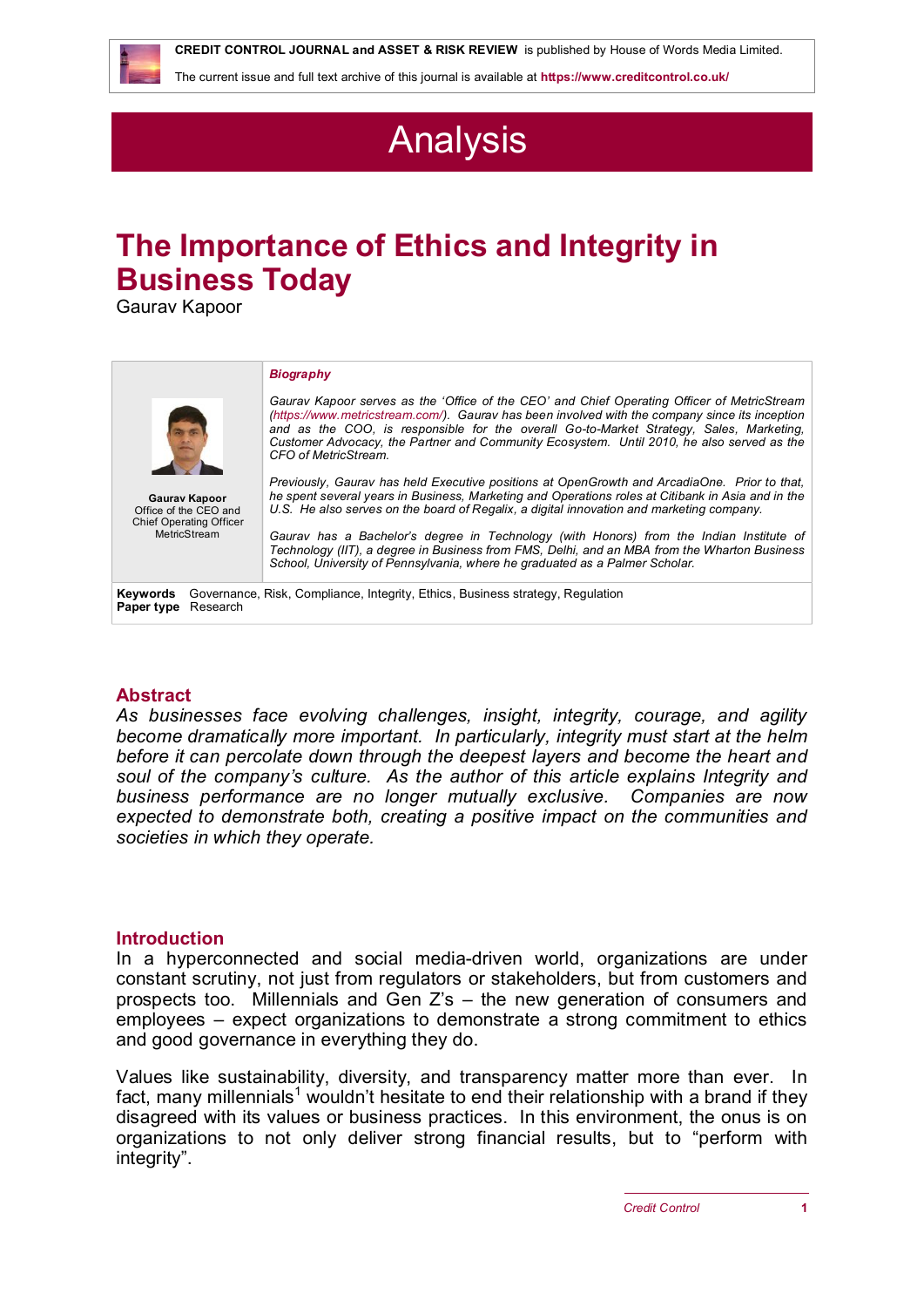

The current issue and full text archive of this journal is available at **<https://www.creditcontrol.co.uk/>**

*Analysis*

#### **How the financial crash changed business strategies**

Since the 2008 financial crash, banks and financial institutions have been held to the highest standards of behaviour. Those that have failed to meet expectations have often been heavily penalized by regulators, stakeholders, and customers.

With this shift, the mentality of "growth at all costs" as a business strategy has come into question. No longer can companies disregard ethics in favour of increased sales or profit. The world is not only watching 'what' they deliver, but 'how' they deliver it.

To succeed in this new reputation economy, company culture needs to shift for the better. Every organization needs to view integrity as a legitimate business strategy, instead of an aspirational company value.

Building integrity becomes much easier when all C-suite executives are seen to hold ethics and good governance at the core of everything they do. When the tone is effectively set right at the top, the new culture will inevitably filter down to all employees across the enterprise.

#### **The impact of social media on ethics and integrity**

Gone are the days when companies could play down a corporate scandal or prevent it from being reported in mainstream media. In today's age of social networks, everyone is a reporter. Negative news can travel like wildfire, subjecting organizations to intense scrutiny, and leaving them with no choice but to face the music and answer customer questions in real time.

Bad publicity can be hard to live down. You don't have to search too far on social networks to realize that no company is too big to publicly fail when ethical or compliance standards are breached. With consumer voices getting louder and stronger, organizational reputations are at stake unless business leaders take clear steps to ensure that ethics and integrity underlie their business model and strategy.

#### **Integrating governance, risk and compliance (GRC) for better integrity**

At the core of a high-performing, ethical organization is almost always a strong governance, risk, and compliance (GRC) programme. Through it, compliance and ethics policies can be efficiently created and communicated across the enterprise. Code of conduct training and awareness programmes can be closely monitored. Associated risks can be regularly assessed and any issues that arise can be proactively investigated and resolved.

While many organizations have a GRC programme in place, too often, it is fragmented or siloed. Leadership teams don't gain clear or timely visibility into potential ethical risks and issues which, in turn, hinders their ability to respond quickly or to make any relevant changes to the company that allow it to perform better.

An integrated GRC programme, on the other hand, makes it easier to connect the dots between compliance, ethics, risks, governance, issues, and integrity. strengthens collaboration across GRC functions, while also helping standardize